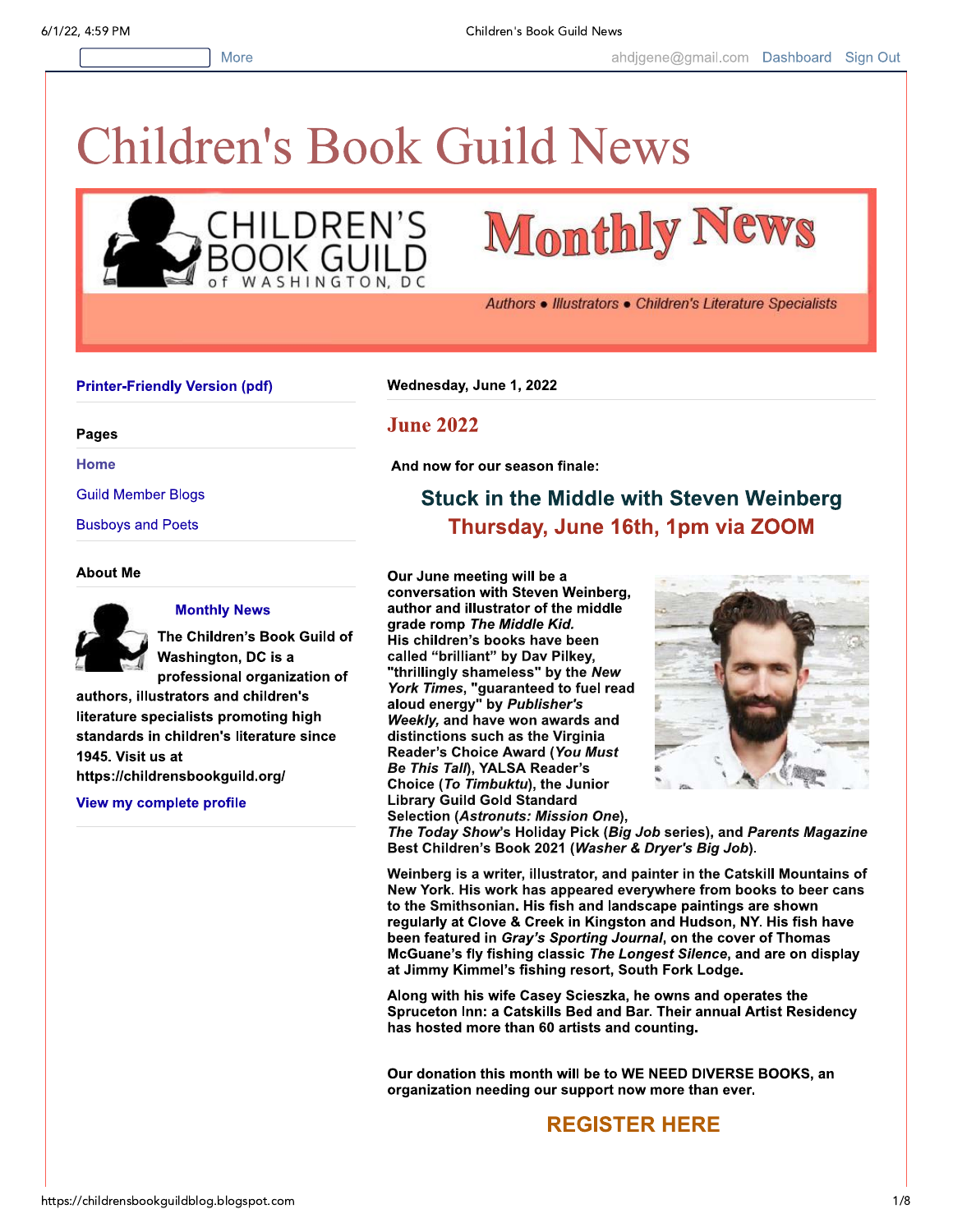#### Also in This Issue:

- 1. President's Letter
- 2. Guild JUNE Holiday Party FAQ
- 3. Nonfiction Award Event Recap
- 4. 2022 Youth Literacy Grants Report
- 5. Invite: Eat Local Read Local
- 6. Member News

## **President's Letter**

**Hello Guild members,** 

It was so nice to see so many of you in person at our Guild Nonfiction Award luncheon, honoring our 2022 winner, Gail Jarrow. And so nice to return to **Busboys and Poets (and their yummy** cookies!). Many thanks to the award committee, which was chaired by Abby Nolan with members Yukari Matsuyama, Catherine Reef, and Liane Rosenblatt. Thanks also to Mary Amato for doing so much work on this event, to Monica Valentine for receiving Mary's baton and carrying it to the finish line. And thanks to everyone who helped make this a successful event, including Karen Leggett, Ann



McCallum Staats, Terry Jennings, Paige Billin-Frye, Karen Deans, and many more.

I look forward to the final two events on this year's Guild calendar: our rescheduled holiday party and our final meeting of the year, featuring author/illustrator Steven Weinberg. Please note that the Guild chicken (who I call "Loretta") has moved from my house to Jason's a little early this year, since our final Guild meeting will be online. Loretta and I enjoyed our time together, and I greatly appreciate the time I have had serving the Guild in this capacity. It gave me the chance to get to know some of you much better, and to feel connected to all of you in a way that has been a comfort during these somewhat isolating times. Thanks for being in the Guild. And, especially if you're new, please consider getting more involved. I can attest that it is worth it!

**Erica** 

## **Guild JUNE Holiday Party FAQ**

Q: Wait... the Guild Holiday party is in June?

A: That's right! We didn't have our annual party in December. So, better late than never!

Q: Where is it? When is it?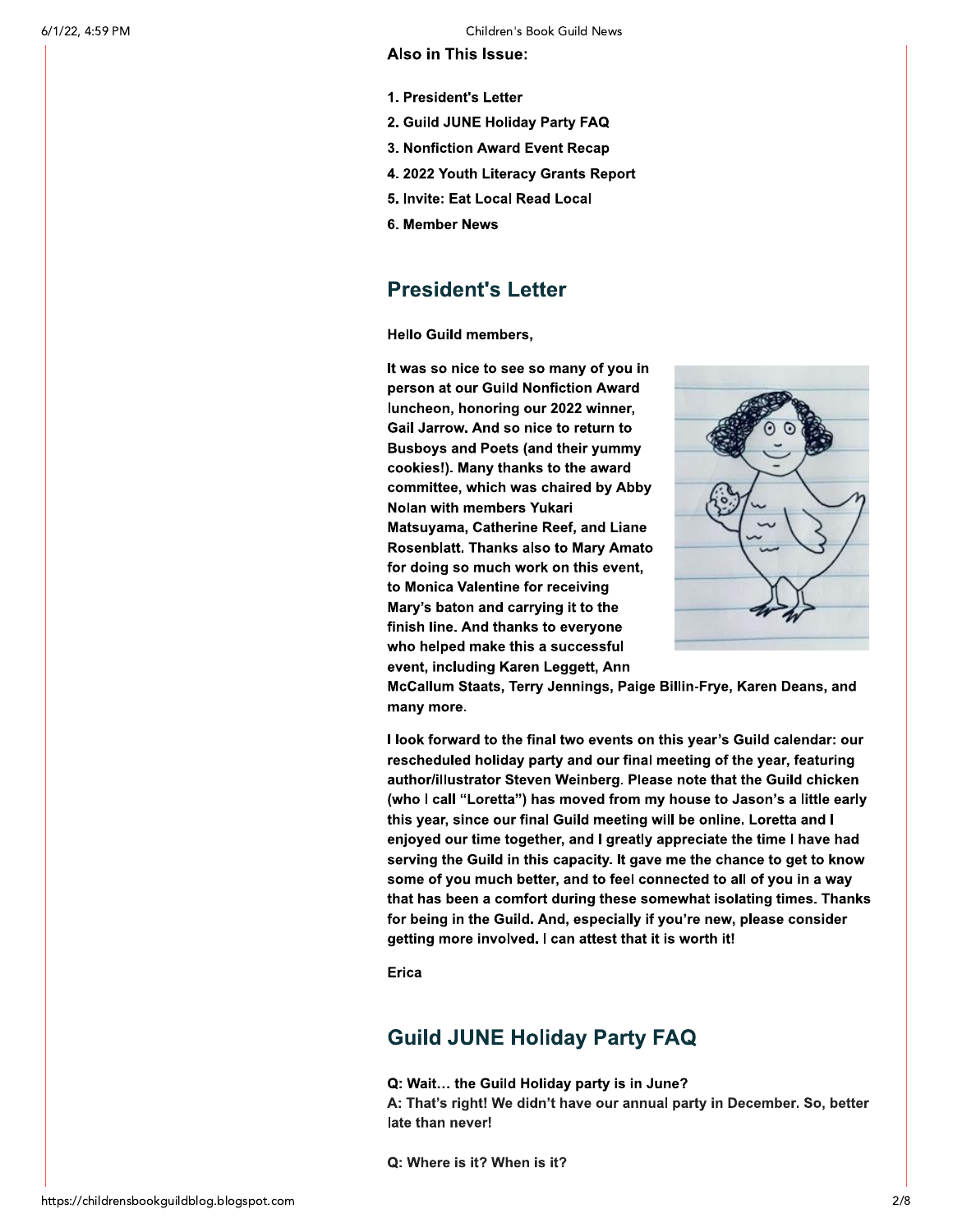A: It's at Denizen's Brewing Company, which is located at 1115 East-West Highway in Silver Spring, MD, on Sunday June 12th from 5-7 pm.

Q: Is there free parking? Is it accessible? Is the space outdoors or indoors?

A: Yes to all! The lower taproom, where we'll be, has indoor and outdoor space, and is fully ADA accessible. The best entrance for folks who are not able to use stairs is through the alley that connects to Blair Mill Way and Georgia Avenue. The most convenient free parking is the Kennett Street Garage, which is right behind Denizen's, If you need further information, call Denizen's at (301) 557-9818.

Q: Will there be food and drinks available?

A: Some light snacks will be provided. Drinks and additional food will be available for purchase.

Q: Can I bring a guest?

A: Absolutely! We're just setting an expectation that everyone who attends be fully vaccinated and boosted and only come if they're feeling healthy.

For more information and to RSVP, here's the evite. See you there!

## **Nonfiction Award Event Recap:**

#### Kids Require More Critical Thinking Skills Than Ever

by Karen Leggett



As a child, Gail Jarrow loved mysteries but her love of reading disappeared in middle school when teachers and librarians gave her adult books that simply didn't hold her interest. Later she became determined to write books "that will make kids want to turn the page" especially those middle grade and young adult readers. Jarrow's ability to do just that earned her the **Children's Book Guild 2022** Nonfiction Award, celebrated on May 19th at Busboys and Poets restaurant in Washington, DC. The celebration was the Guild's first in-

person luncheon since the pandemic.

Jarrow's books often delve into medical mysteries with a focus on people who bucked conventional wisdom. "Medical facts can take a long time to be recognized," says the writer who majored in zoology. In Ambushed, Jarrow tells the story of President James Garfield's assassination and the fact that he was killed not by a bullet but by faulty diagnoses and outdated treatments. With tragic irony, Jarrow paraphrased Garfield's inaugural address, in which he said that "if next generation is blinded by ignorance, the fall of the republic will be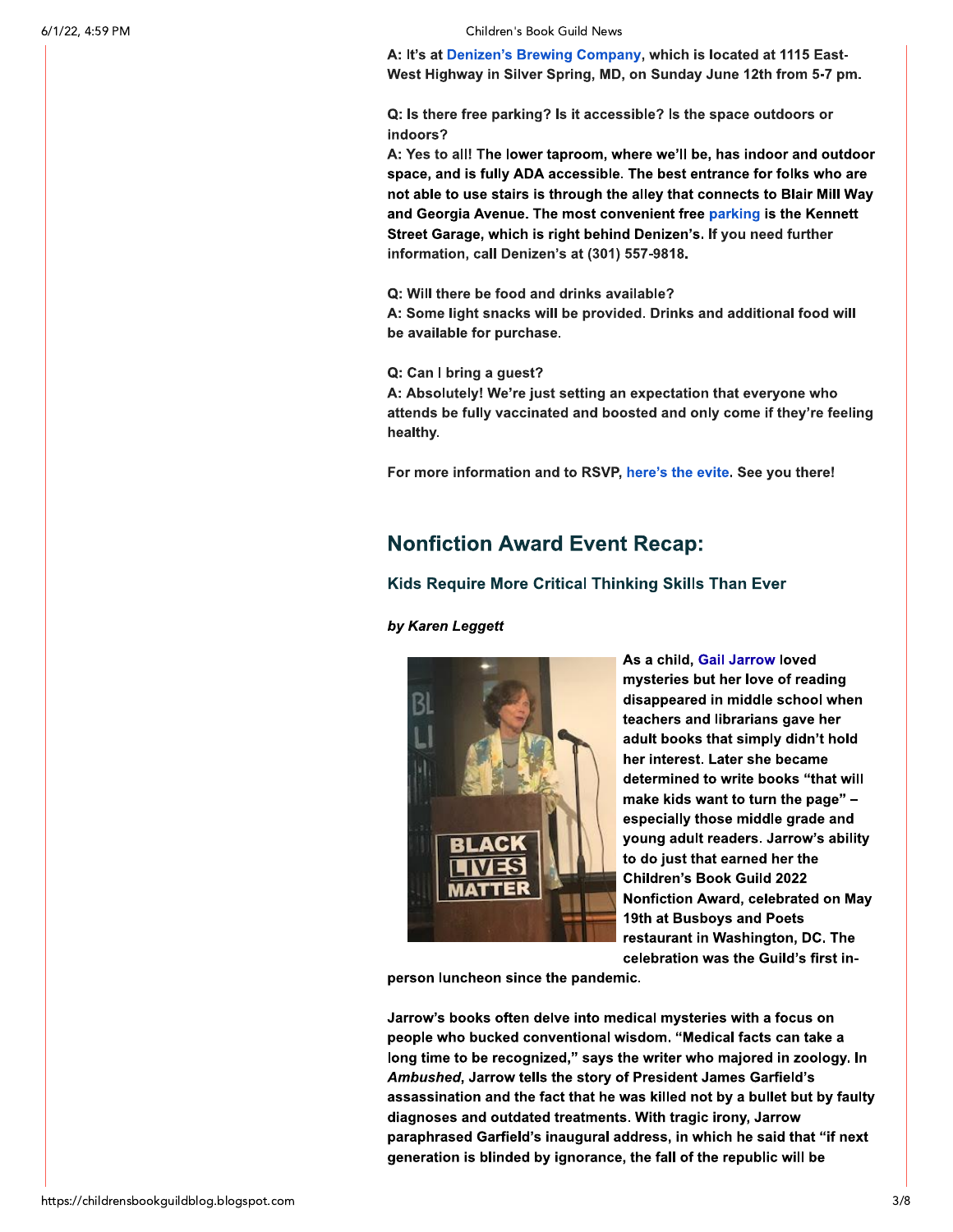#### certain."\*

In Poison Eaters, Jarrow tells the story of chemist Harvey Washington Wiley's campaign to remove harmful chemicals from foods in cans and jars, ultimately leading to the creation of the U.S. Food and Drug Administration (FDA). American Murderer, coming out in September 2022, will be the newest title in her Medical Fiascoes series. It examines the parasite hookworm and how it sickened workers in the American South during the late 19th and early 20th centuries, a topic she researched during the COVID pandemic.

Jarrow explained that she uses fiction techniques to tell nonfiction stories, but the most important part of her work is research. She wants young readers to learn not only how to locate information but evaluate it - especially as the Internet increasingly exposes readers to unreliable information. She wants "kids to be critical thinkers like the scientists in my book," adding that "kids require more critical thinking skills than ever."

Jarrow's editor at Calkins Creek called her a "great collaborator, a great researcher and a better and better writer." Abby Nolan, chairing the Guild's Nonfiction Award committee, said Jarrow writes "nonfiction with narrative verve, fascinating facts, relevant information and wisdom."

The Guild Award honors an author or author-illustrator "whose total work has contributed significantly to the quality of nonfiction for children." The Nonfiction Award committee was chaired by Abby Nolan with members Yukari Matsuyama, **Catherine Reef and Liane Rosenblatt.** 



**Congratulations Gail!** 

\*President Garfield's Inaugural Address

### **2022 Youth Literacy Grants Report**

by Kem Sawyer & Karen Leggett

For the last eight years, the Children's Book Guild has awarded grants to schools to purchase books for their libraries, media centers, or classrooms. In 2022, we chose four schools: **Simon Elementary and Truesdell Elementary in** 



Washington, DC, Springhill Lake Elementary in Greenbelt, and St. Francis International School in Silver Spring. We are grateful to members and friends of the Guild Caroline Brewer, Edie Ching, Amy Hansen, and Valerie Tripp for their recommendations.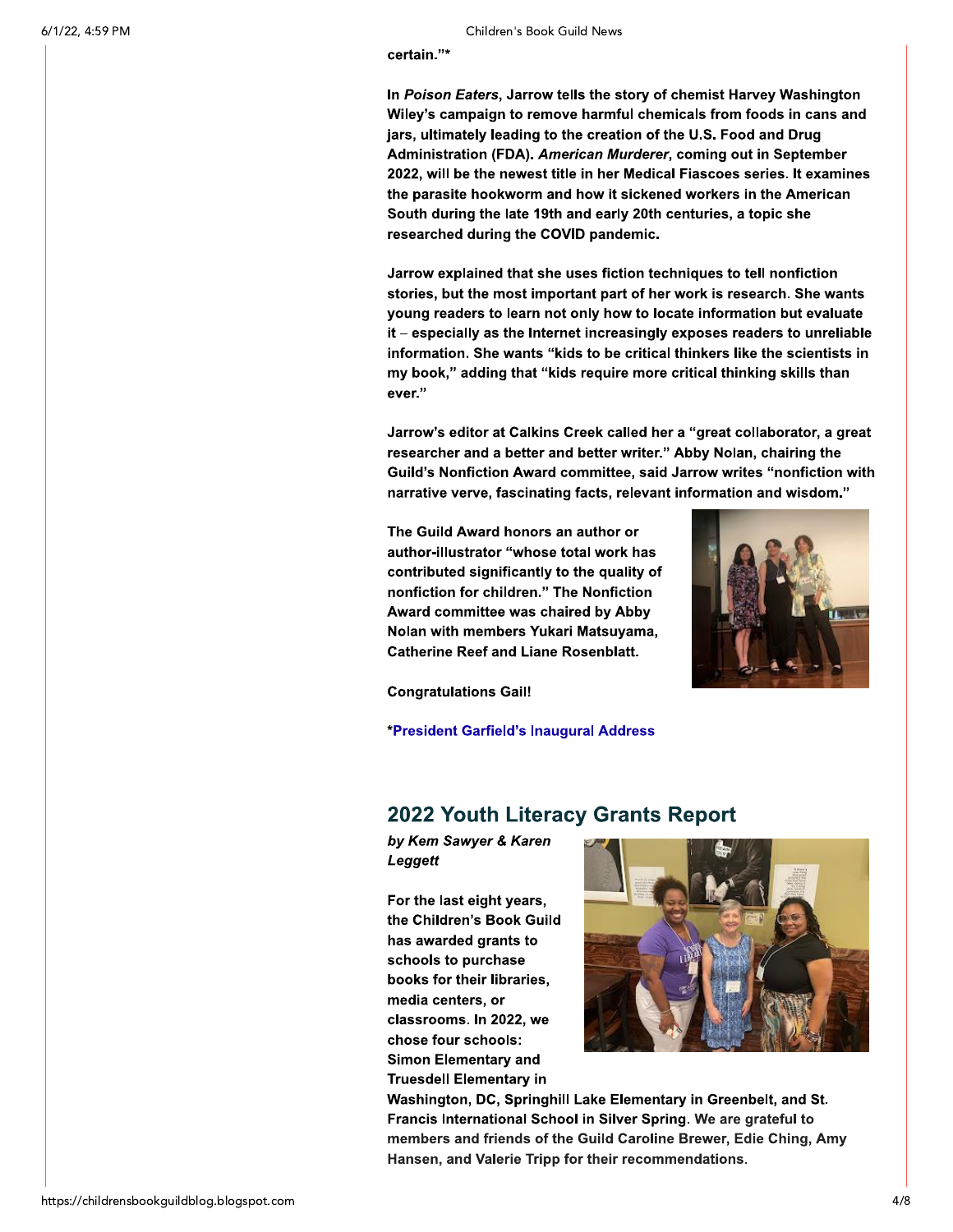Thank you to the librarians from these schools for making the book selections: Nikita Campbell, Carrie Gardner, Eboni Henry, and Carolyn Johnson. We are so glad several could join us at the Nonfiction Award Event. (Eboni Henry, Carolyn Johnson, and Nikita Campbell are pictured.)



**Many thanks to Guild** members for making these grants possible, to First Book for graciously facilitating the book purchases, and to librarians and teachers who share their love of books with Metro-area childrenproviding support in troubled times and the greatest gifts of all: stories that touch your heart or make you laugh.

Guild members agreed to add \$500 to this year's Youth Literacy Awards to benefit Afghan refugee children. Hoopoe Books and its Share Literacy nonprofit arm donated 75 paperback bilingual books (English-Dari or English-Pashto) to this project, and 158 titles were purchased from First Book, for a total of 237 books. These are being divided among four organizations housing Afghan refugee families:

- Do Kind Works summer program in Montgomery County
- **Guru Gobind Singh Foundation in Rockville**  $\bullet$
- **Homes Not Borders in Prince George's County**
- **Lutheran Social Services in the National Capital Area**

Any of these organizations welcome additional donations of books or money - and Share Literacy is often seeking organizations which can use its bilingual books.

## **Invite: Eat Local Read Local**

From Maggie Phalen, Loudon County Public Library

We would like to invite you to participate in our annual Eat Local Read Local event, at Cascades Library in Loudoun County on Saturday, October 15th from 11:00am-2:00pm. We invite writers of fiction and nonfiction for adults, teens, and children to participate, and authors are invited to sell their works as part of the event. This is a free event for both authors and the public, and every year we strive to make it bigger and better than the year before.

Eat Local Read Local provides a wonderful opportunity to showcase the many talented authors, illustrators, food trucks, and restaurants in our region. We will have vendors, food trucks, and musicians, all set up outside in our parking lot under tents. The library will provide one table per author, free of cost. Authors who would like to offer books for sale are responsible for providing the books and for having change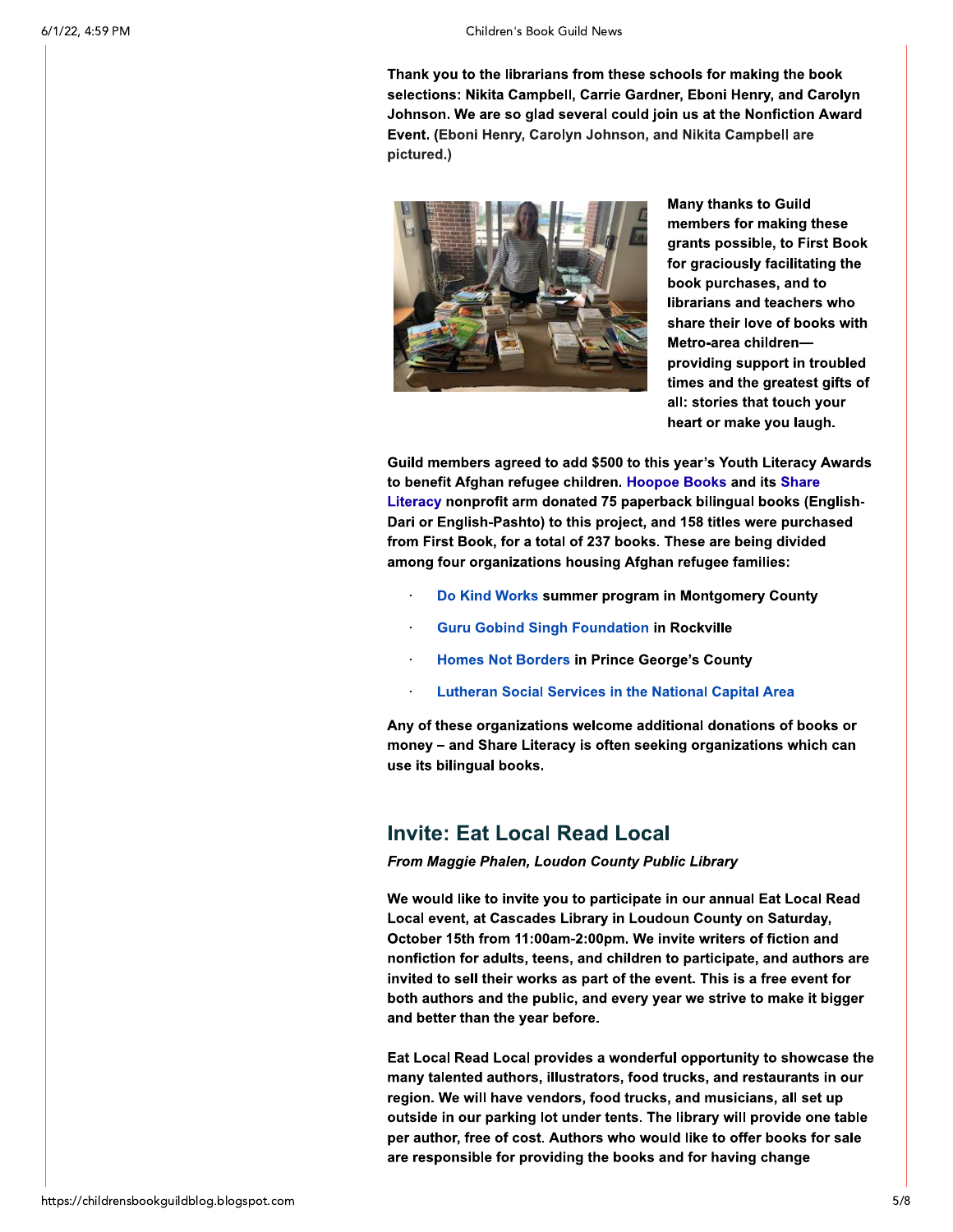available. Whether or not we will have story times for children's authors will be decided at a later date as we are striving to hold the entire event outside.

If you or someone you know is interested in being a part of this event, please respond to the email address below by August 1st with your name as you would like it to appear in our program, your preferred email address, and your daytime phone number. If you are a children's author, please let us know if you would be interested in giving a 10minute storytime - we will make decisions based on interest. availability, and of course, safety.

Please do not hesitate to reach out with any questions or anything else that is on your mind. Margaret.Phalen@loudoun.gov

## **Member News**

Lacey Dunham, Director of Education Programs, wants to share news of current opportunities at the PEN/Faulkner Foundation: Lisa Page Writing Workshop Fellow is open to applications through June 15th, and they'll also be hiring 2-3 Writers in Residence to work one-on-one with a single classroom of students in the coming school year. (The latter positions won't open until the summer.)



**Caroline Brewer and Reycraft Books celebrated** Cover Reveal Day in early May for Say Their Names, a poetic picture book about a 7-year-old girl's response to police killings. Say Their Names is written through the eyes, courage, and convictions of a child, in a child's voice. It's due out in late August and features illustrations by Brooklyn Artist Adrian Brandon. You can preorder your copies of Say Their Names here.

Laura Gehl has a new early reader, Pig Makes Art, illustrated by Fred Blunt, out from Simon & Schuster. Laura also has a new board book, Odd Birds, out from Abrams, which celebrates some of the world's weirdest birds, with photographs of each bird in addition to Gareth Lucas' stunning illustrations. The minimal rhyming text is supplemented by additional information in the back matter.



Zara González Hoang has illustrated a new book coming out on August 16th from Abrams Appleseed. Written by Linda Elovitz Marshall, Measuring a Year: A Rosh Hashanah Story is a lyrical look back at the year passed and all the things learned and experienced.





Mary Bowman-Kruhm has a new book out, Hatari! Danger!, co-authored with Kenyan friend and safari guide Jackson Liaram. Publication date is July 2022.

In honor of AAPI Month, Ginger Park presented at the Gaithersburg Book Festival on May 21st. She read from both The Royal Bee and The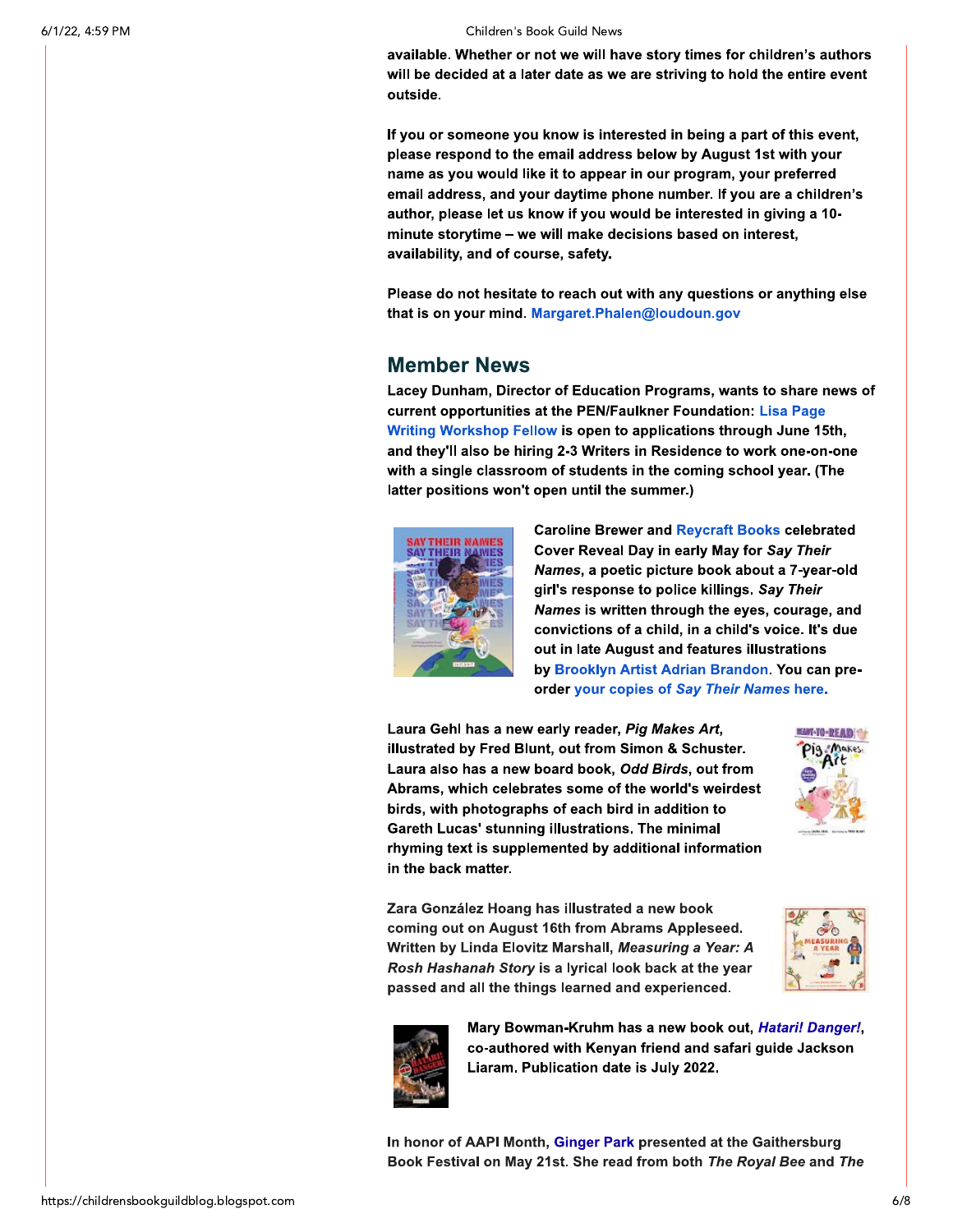Hundred Choices Department Store. Ginger will be at the Chesapeake Children's Book Festival on Saturday, June 11th from 10am-2pm.





Terry Jennings' picture book (five years in the making!) The Little House of Hope and its translation La casita de esperanza will be released on June 14th. It is a Neal Porter, Holiday House book, and it is illustrated by award-winning Raúl Colón. It tells the story of Terry's own family's immigration to the United States. Terry will be signing books at ALA on Sunday, June 26th, 1- $1:30<sub>pm</sub>$ .

SCBWI MidAtlantic will have a booth at ALA on Saturday and Sunday, June 25th & 26th. If you're there, stop by!

Susan Stockdale is happy to announce that an English-only version of her bilingual picture books Stripes of All Types and Spectacular Spots will be published in paperback on June 22nd by Peachtree Publishing Company.





Erica Perl is excited to share two new books that will be published in August. Truth or Lie: Dogs! is the next book in her popular Truth or Lie! nonfiction series, and it will be published by Random House Children's Books. In addition, Erica is the co-author, with R.J. Palacio, of White Bird: The Novel, which will be published by Knopf. This prose novel is based on the best-selling, award-winning graphic novel, White Bird (by R.J. Palacio). The novel's publication will precede the fall release of the major

motion picture version of White Bird, starring Helen Mirren, Gillian Anderson, and Bryce Gheisar.



Ann McCallum Staats' second book in the Women of Power series will be released July 19th. The book, entitled High Flyers: 15 Inspiring Women Aviators and Astronauts, is based on personal interviews with a senator, commercial and jet pilots, and astronauts. Each chapter describes one person's accomplishments, from humble beginnings to incredible leadership. The subjects are diverse highflyers, dreamers and doers who believed, despite the odds, that soaring is possible

Ann Bonwill and Lenore Appelhans have an in-store event at One More Page Books in Arlington VA on July 30th at 2pm to celebrate their new releases, both picture books: Thursday by Ann, and The Family **Business by Lenore. Register here.**